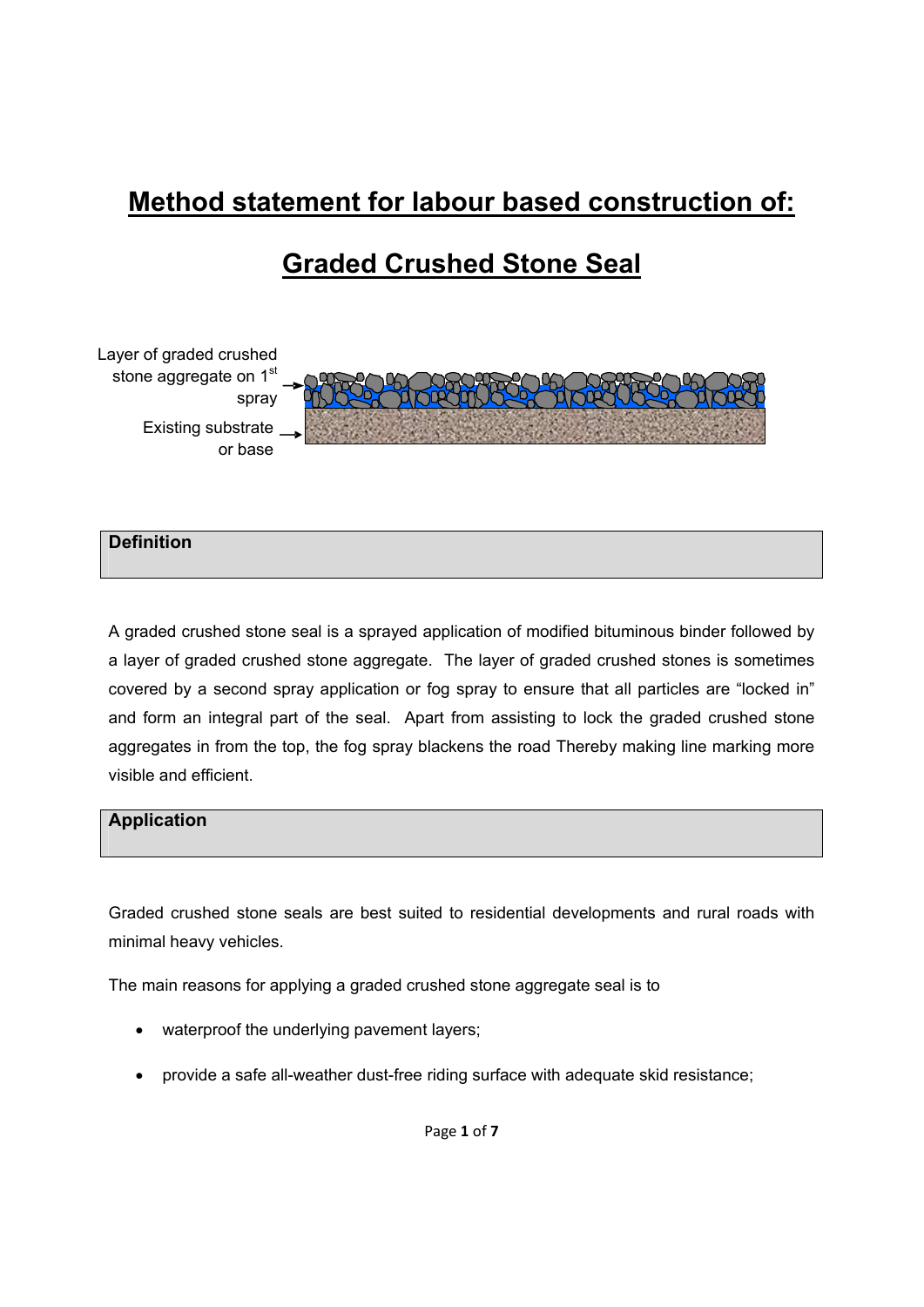• protect the underlying layers from the abrasive and destructive forces of the traffic and the environment.

A graded crushed stone seal is a fairly forgiving wearing course as any errors in design or construction can be rectified with the fog spray. The fairly large surface area of the graded crushed stones will facilitate the absorption of excess binder should this occur. Controls on site must, however, be closely monitored to ensure an acceptable, serviceable and durable riding surface.

## **Material requirements**

**Graded crushed stone surfacing aggregates**: The aggregate should be free of dust, clay particles and organic materials and should conform to the project specifications. A typical grading is given in the table below.

| Sieve size | Cumulative % |
|------------|--------------|
| (mm)       | passing      |
| 19,0       | 100          |
| 13,2       | $60 - 100$   |
| 9,5        | $30 - 90$    |
| 6,7        | $15 - 55$    |
| 4,75       | $5 - 30$     |
| 2,36       | $0 - 10$     |

**Modified Bitumen**: A semi-priming elastomeric polymer modified binder (e.g. "Gravseal" or similar) is recommended. The application temperature is between 130 and 135  $\degree$ C to ensure the correct viscosity. A diluted fog spray is recommended on the graded crushed stone aggregate seals. The total application of the modified binder should comply with the project specification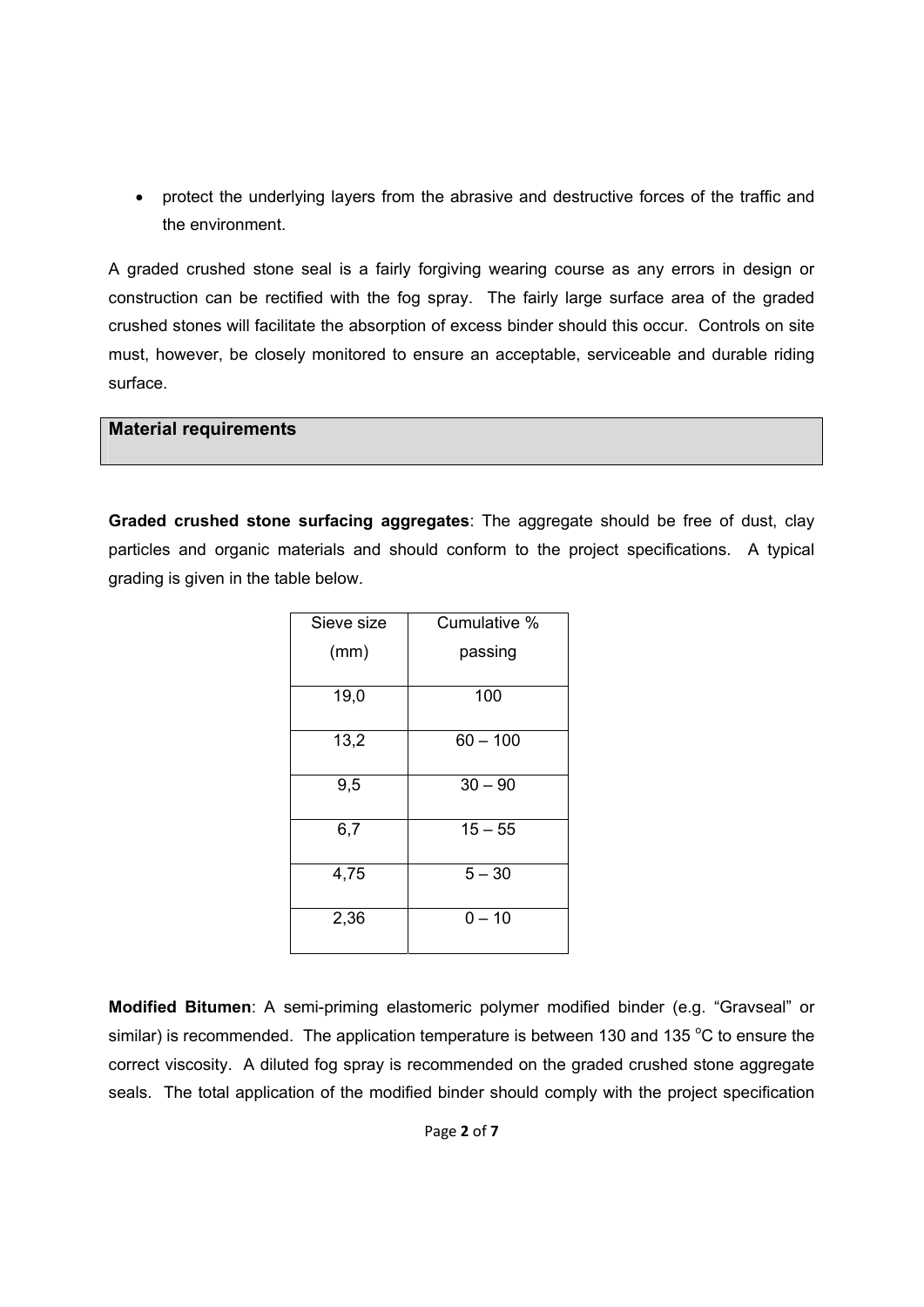and is normally in the region of between 1.6 and 1.8  $\ell$ m<sup>2.</sup> The fog spray must not exceed 0.5  $\ell$ /m<sup>2</sup> of a 70:30 water:emulsion (60%) dilution.

The semi-priming binder dispenses with the need for a prime coat application. .

**Water**: - Potable water

## **Plant and equipment requirements**

Below is a list of typical plant and equipment required to construct 4 000 – 6 000  $\text{m}^2$  of graded crushed stone seal surfacing per day. For each contract it needs to be ensured that the various phases of the work are balanced with each other, e.g. brooming stays ahead of the spray application which should not advance too far from the chipping operation. The number of chip spreaders should also be appropriate to the road width being sealed. In the example below three chip spreaders are required to cover a width of 3.6m and the number of workers listed below are appropriate for this number of chip spreaders operating in parallel.

| Item                                                                  | Number of items          |
|-----------------------------------------------------------------------|--------------------------|
| Pedestrian double drum vibratory roller with<br>mass of 0.6 t or more | $2 - 3$                  |
| Walk-behind chip spreaders                                            | 3                        |
| Wheelbarrows                                                          | 20 (2 for back chipping) |
| Shovels                                                               | 9                        |
| <b>Brooms</b>                                                         | 6                        |

Note: The equipment required for the preparation of the base is covered in the relevant method statements.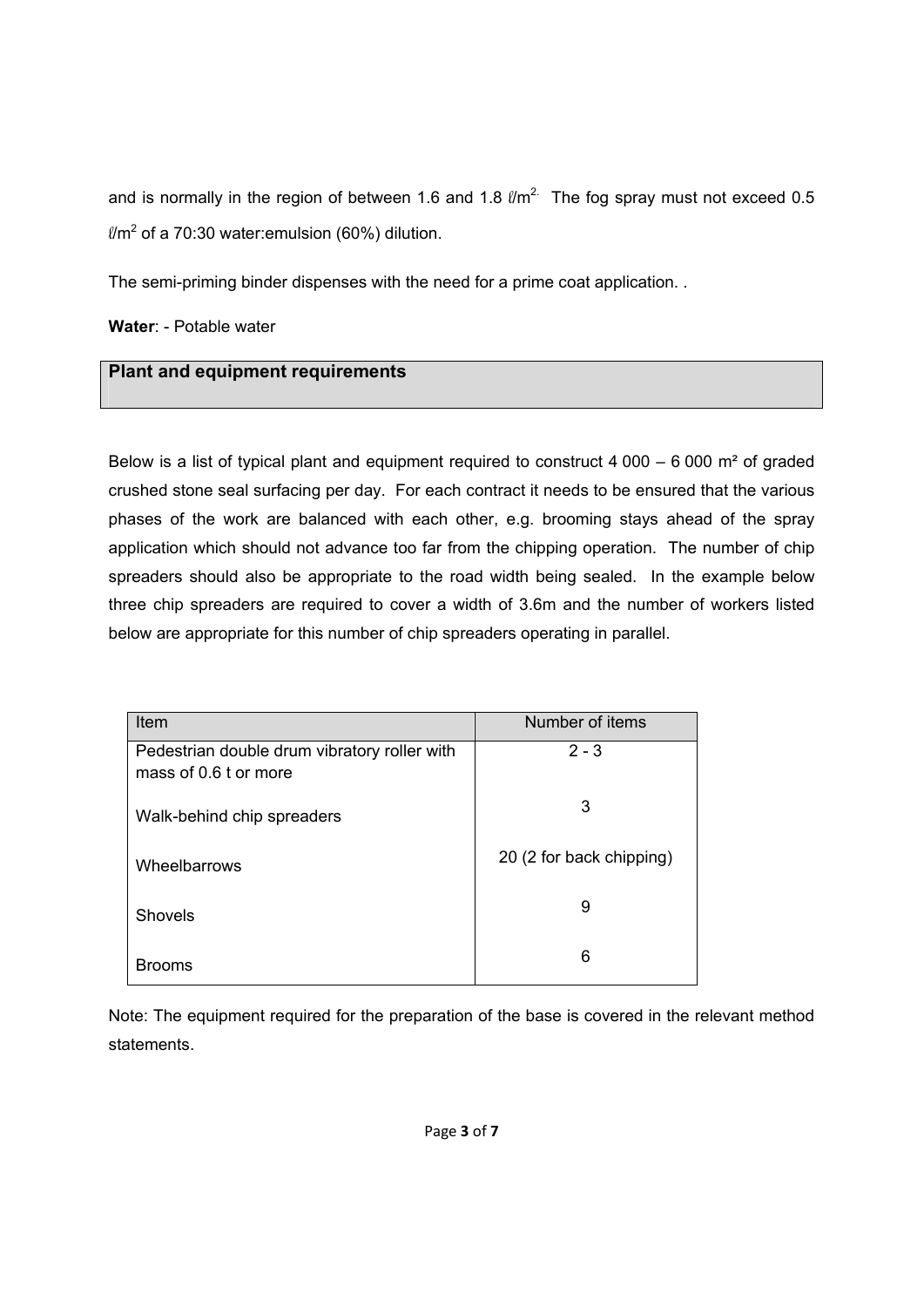### **Labour requirements**

Due to the nature of the modified binder used, application of the binder is invariably by means of a mechanised binder distributor. The typical composition of a graded crushed stone seal team necessary to lay 4 000 – 6 000  $\text{m}^2$  per day therefore includes the labour for the chipping operation only. The team size is relevant for the use of 3 chip spreaders, but it is quite possible to use only one chip spreader on a small site. Such an operation may not be cost efficient due to the high hire-rate of the binder distributor. Where this is unavoidable, the numbers of workers and equipment can be reduced proportionately for the chip spreading operation.

| Activity                 | Number of workers        |
|--------------------------|--------------------------|
| Chip spreaders           | 12 (4 per chip spreader) |
| <b>Rollers</b>           | 3                        |
| Stone aggregates loading | 9                        |
| Wheelbarrows             | 20                       |
| Back chipping team       | 4                        |

## **Construction**

### **Site Preparation**

Where the base has not been primed, as is usually the case as result of the self priming nature of the binder, it should be prepared as described in the method statement for applying a prime coat. Also the application rate of the binder needs to be increased slightly to allow for a percentage to be absorbed into the base layer to create the bond required between the granular base and wearing course layers. This adjustment to the first spray application rate should be provided by the client or his agent. Should the base not be primed it can also be moistened very slightly after brooming to prevent "pin holing".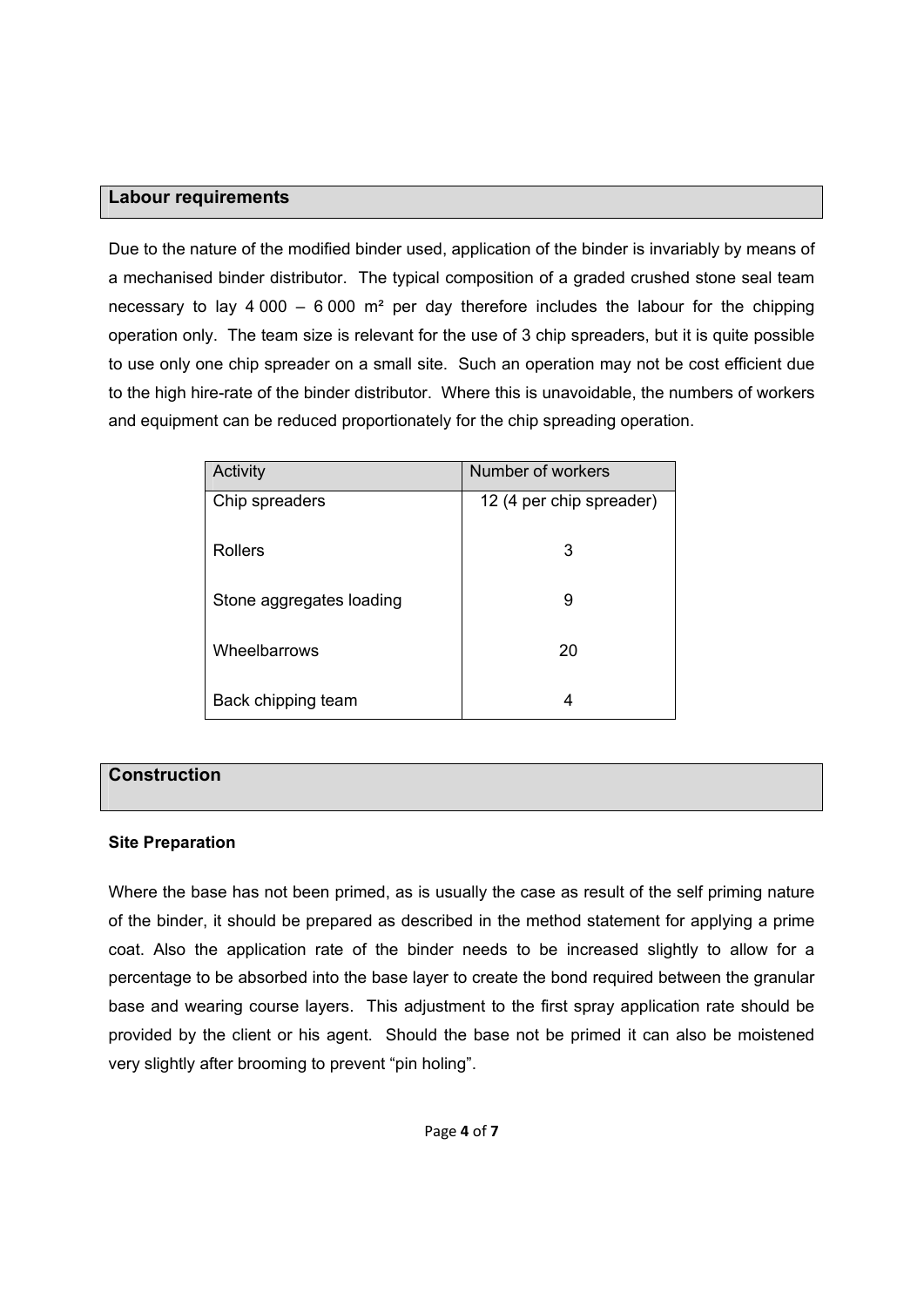To ensure that the operation is not slowed down while chip spreaders are re-supplied with graded crushed stone aggregate, small stockpiles can be deposited along the road side at intervals of about 50m to reduce the distance of transporting the graded crushed stone aggregate to the chip spreaders. The size of the stockpiles can be determined based on the spread rate required for the particular application

### **Spray operation**

The mechanised binder distributor must be positioned in such a manner that the edges of the spray application always coincide with the centreline or shoulders of the road or street and does not occur in the wheel tracks. The self-priming modified binder needs to be left for a period of 20 minutes before application of the stone to ensure it penetrates the base sufficiently to act as a bond between the granular layer and the graded crushed stone aggregate seal. The wind speed and temperature needs to be monitored to ensure the graded crushed stone aggregate is applied to the binder while it is still tacky.

#### **Graded stone application**

The graded crushed stone application must only commence after the required waiting period as described above. The chip spreaders are pushed by three workers plus an operator who will ensure that the chipping operation takes place along the correct line. The aggregate is wheeled to the chip spreaders on the previously spread aggregate and discharged into the receiving hopper.

#### **Rolling operation**

Rolling on the newly applied chippings must commence as soon as possible to assist with the bedding down of the stone aggregate into the binder. No severe turns should be made on the surface itself until the graded crushed stone aggregate is well bedded down. Any turning needs to be gradual on the oldest section of the graded crushed stone aggregates to prevent the graded crushed stone aggregates from being shifted out of position.

#### **Back chipping**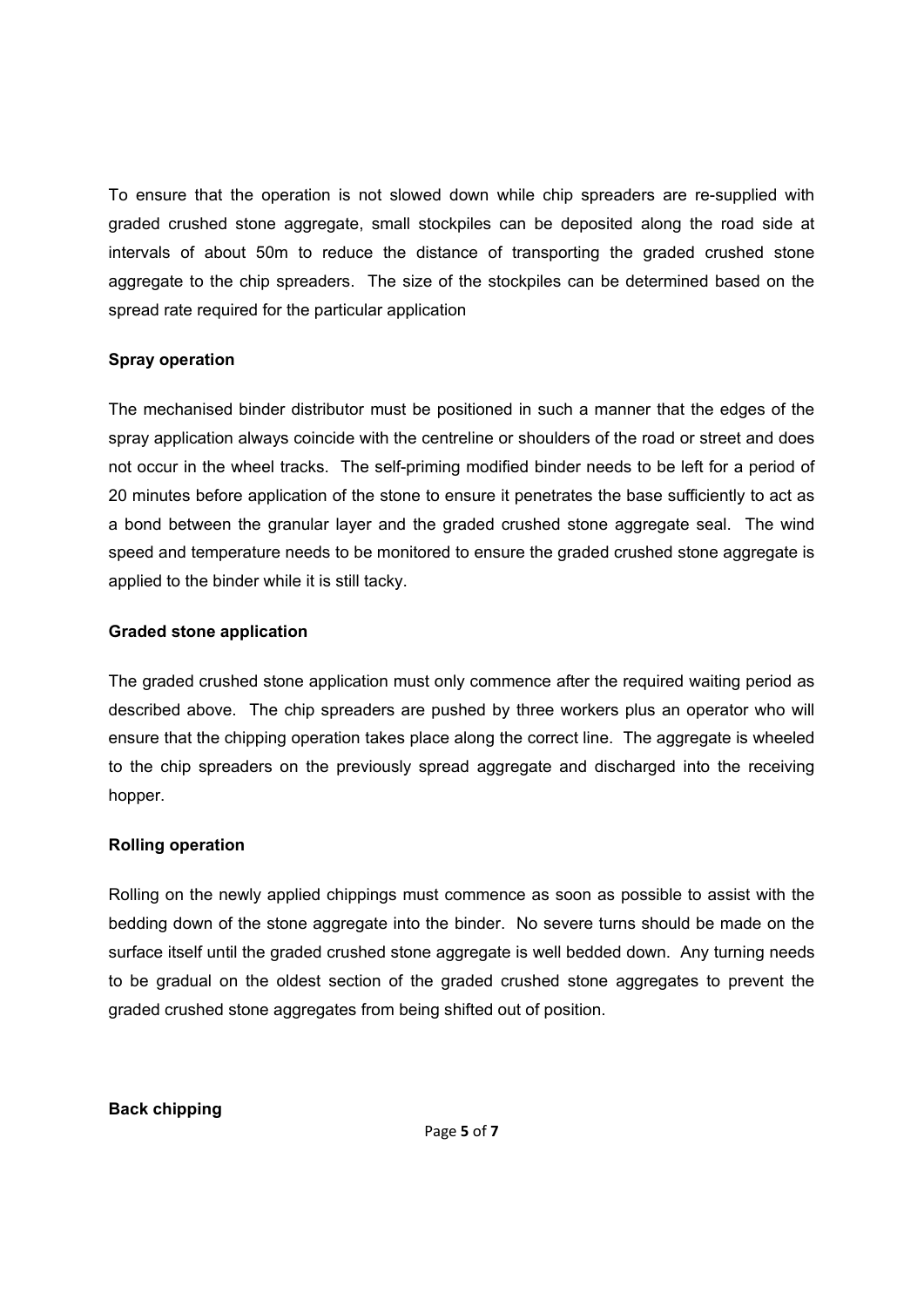The back chipping operation of sweeping off excess stone aggregate and adding chippings to the spots where there are insufficient stones takes place between the roller passes. Care must be exercised in this operation so as not to collide with wheelbarrows. The rollers have right of way in this operation.

### **Fog spray**

A fog spray of diluted emulsion as described above, can be applied once all the graded crushed stone aggregate has been bedded down well and all excess stone aggregate has been swept to the side of the road either by vehicular traffic or brooming – usually 2 – 3 weeks after completion of the layer works. The application rate should not exceed 0.15  $\ell$ m<sup>2</sup> of net bitumen.

## **Traffic control**

Graded stone seals need approximately four to eight hours to set properly under favourable weather conditions. Traffic must not be allowed onto the seal until such time as it is fully set, particularly on areas where turning and/or stop start actions occur.

### .**Quality control**

Four important aspects need to be controlled

- Spray application rate of the binder must not exceed 1.8  $\ell/m^2$ . Incorrect binder spray application rate will result in either the stone chippings not adhering to the base or bleeding of the surface
- Chippings should not contain more than 10% fines. Excessive dust in the graded crushed stone aggregate will result in a poor bond of the crushed stone aggregate to the binder, resulting in chip loss.
- Page **6** of **7** • Graded crushed stone aggregate must be applied at the correct spread rate. Too thin an application will demand a high work rate for the back chipping team, which may result in the binder being too dry by the time the back chipping occurs, leading to poor bonding and eventual ravelling. Over-application of graded crushed stone aggregate results in added work for the sweepers to remove the excess aggregate from the surface. This could also result in a shortage of graded crushed stone aggregate before the day's